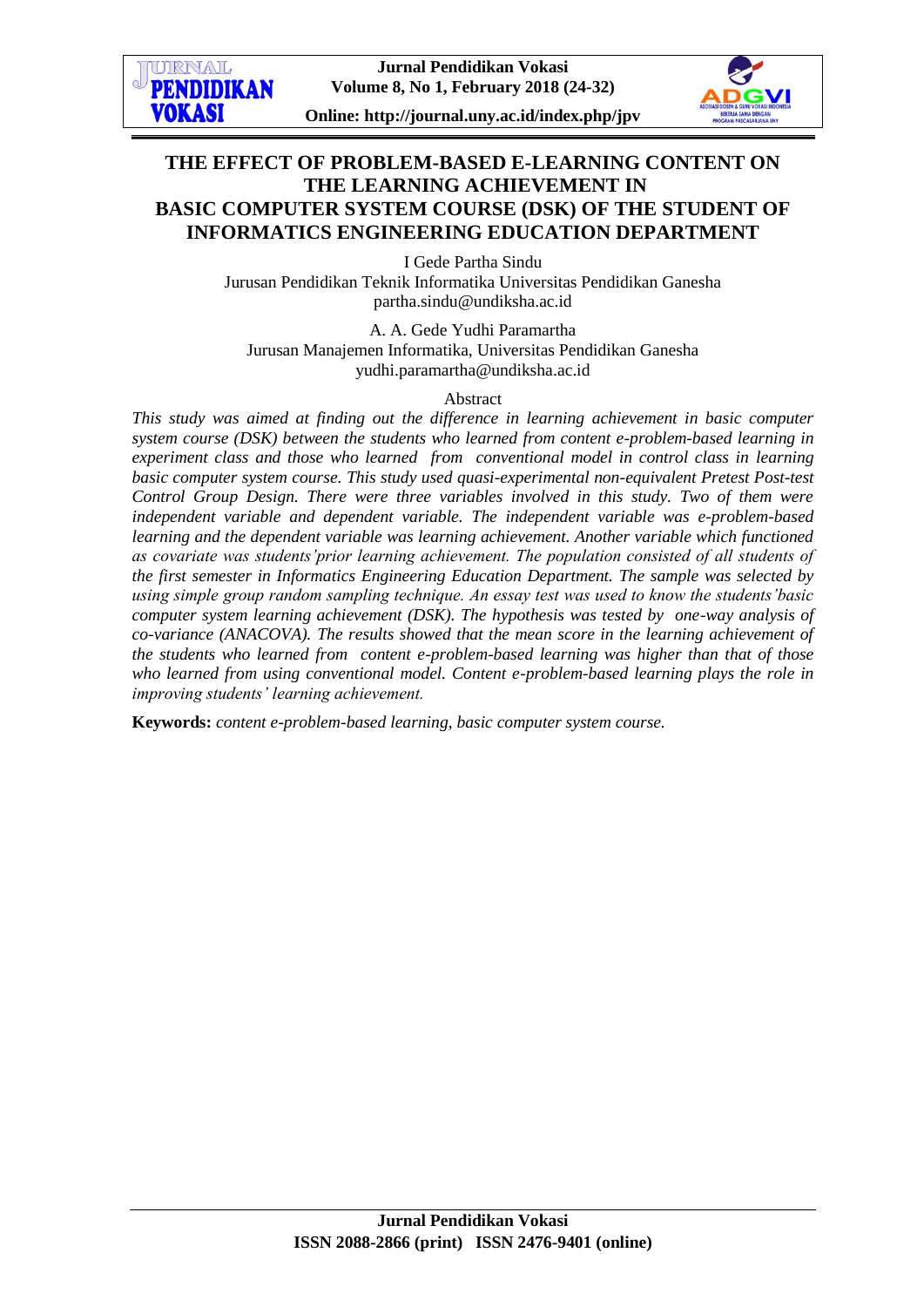### **INTRODUCTION**

Efforts at Improving the quality of education has to be made, and one of the most promising ways is through the use of information technology. At present, the use of information technology such as e-learning is on the increase. The existing e-learning at Ganesha University of Education (*Universitas Pendidikan Ganesha*/Undiksha) has not been used optimally, although it has supported the learning and assessment processes. The Undiksha's e-learning uses the most popular LMS (Learning Management System) Open Source which is also called Moodle. In terms of the use of the system, Moodle is very good, but it needs to be supported by content we want the learning process to run well. At Informatics Engineering Education Department (PTI), there are many types of courses that need content development to support innovative learning. One of the courses that is suitable to be taught by using the innovative learning is Basic Computer System course (DSK).

DSK is a stage in learning computer science that introduces the students to computer, the basics of computer science, programming, information system, and artificial intelligence. The coverage of the science is very dense in this course, making it difficult for the students to learn the materials. The density of the materials can be seen in the syllabus that covers the development of hardware, software, the use of computer, classification of computers, input equipment, processing equipment, output equipment, external storage, numerical system encode, data communication system and network, basic concepts in structured program development, software, information system, database, method of data processing, and artificial intelligence. The learning process in DSK course will be facilitated with the use of an innovative learning process which can develop further creative thinking ability and critical thinking ability and can attract students to solve learning problems.

According to Santyasa (2011), one of the learning environments which can accommodate the development of problem solving ability of the learners is problem-based learning (PBL). PBL is a learning model which is based on John Dewey's philosophy according

to which teachers should encourage students to be involved in the task oriented to problems related to the world of the learners, and the learners should be active in the learning activity. PBL is a learning model that makes problems as the basis of learning. PBL is a model of learning that uses real world problems which are ill-structured as ones of the context for them to learn about critical thinking skills and problem solving skill, and to acquire essential knowledge and concepts for learning materials.

The previous study related to the content development of e-learning for DSK has produced a product in the form of basic computer system learning materials designed by using e-learning media at Undiksha. The results of the e-learning content development in DSK study was then implemented in the classroom to find out differences in learning achievement in DSK between the students who learned by the content e-problem-based learning in the experiment class and those who learned by the conventional model in the control class. This study was motivated by the fact that Informatics Engineering Education Department students who learned basic computer system course in the academic year 2016/2017 had low learning achievements. Thus, this study was conducted to find out a way to improve the situation.

E-learning which was implemented in this study also functioned as a discussion forum between the lecturer and the students, and could also be used as online quizes, so that all activities in the learning process become very effective. Atmanegara (2016) in his study shows that the use of e-learning in the learning process is very effective, because with the availability of the media, the students can access various materials easily. Beside Atmanegara's study, a study conducted by Wijaya (2012) shows that web-based elearning following e-pedagogy principles enhance the students' ability in understanding the material in economics better as shown by an increase in learning achievement.

The present study in the development of e-learning content based on problems for DSK was designed by using eight steps in problem-based learning approach. The eight steps were: (1) finding a problem; (2) defining problem; (3) collecting text; (4) making tentative assumption; (5) investigating; (6) im-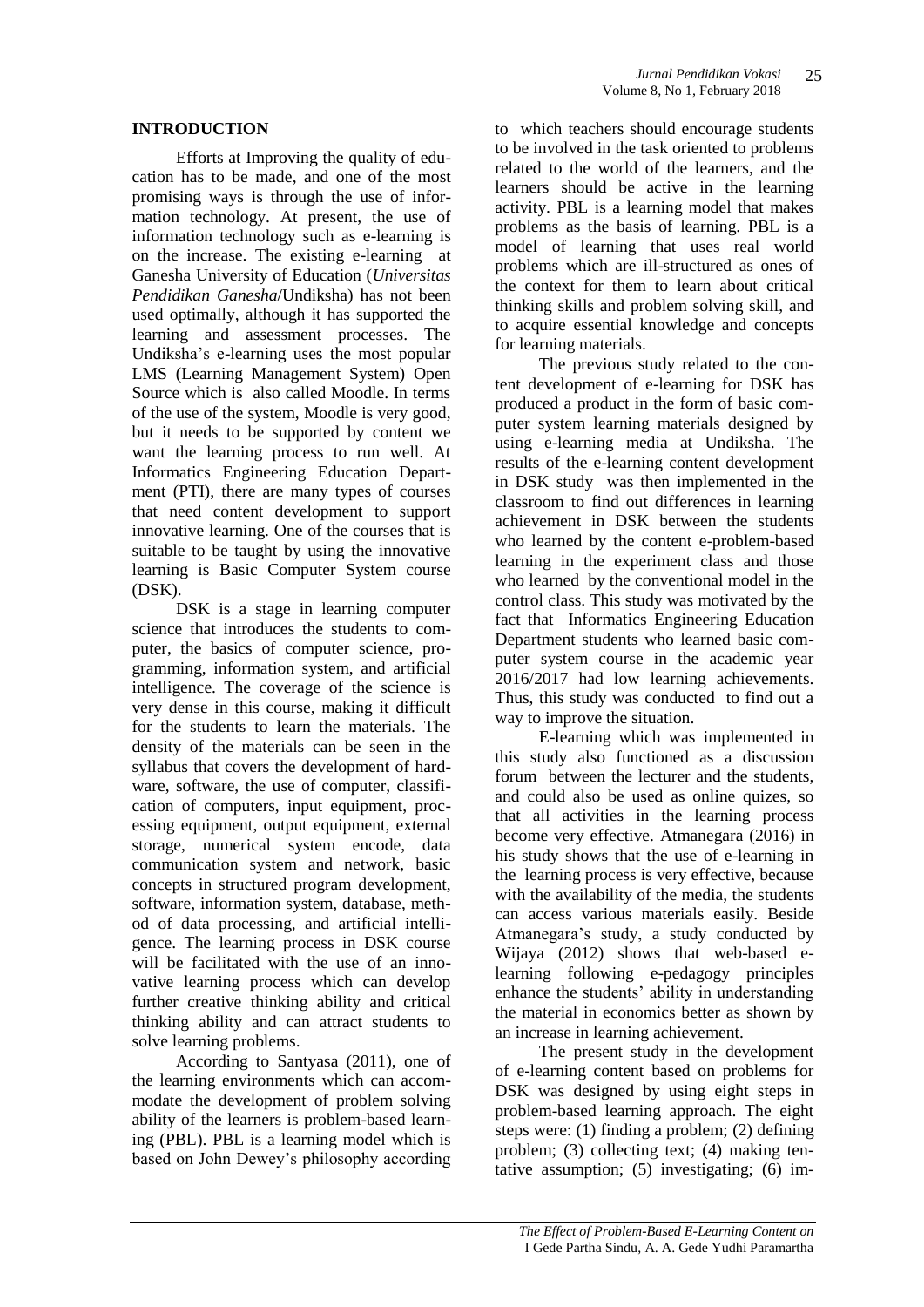proving problem that has been defined; (7) concluding alternative to solve problem collaboratively; and (8) testing solutions to the problems. Based on the eight steps, the lecturer plays the role in posing real problems, giving encouragement, motivating, and providing learning material and facilities needed by the students to solve problems. By implementing problem-based e-learning, it is expected that the students use their thinking skill in analyzing problems presented to dig up new information and to use their prior knowledge in solving problems.

Content e problem-based learning for DSK was implemented online. E-problembased learning was designed with a simple requirement, is personal, and speedy. The simple system will facilitate the students in using the technology and the existing menu, with the practicality in the panel provided, it will reduce the introduction of the e-learning system itself. The personal requirement means the lecturer can interact well like in the real communication between the lecturer and the students in the classroom. The more personal approach and interaction applied in eproblem-based learning helps the lecturer to assess the progress in the students' learning, in analyzing and solving problems. Quick response given by the lecturer to students' complaints and their needs is needed to help in making the learning process run well.

## **METHODS**

This study used quasi-experimental design because not all the variables and condition in the experiment could be managed and controlled tightly, thus this study belongs to a quasi-experimental study type. The design of study was non-equivalent Pretest Post-tes Control Group Design. This design helps in checking the level of similarity between the groups, since the pretest score are closely related to the dependent variable, learning achievement.

The population of the study consisted of all first semester students at Informatics Engineering Education Department in the academic year 2017/2018. The sample was selected through group random sampling technique, that is by selecting the sample randomly. This technique was used as the technique for taking a sample because the

individuals of the population had been distributed to classes so that it was impossible to do the random sampling of the individual of the population. The sample used in this study consisted of two classes, namely class 1A and class 1C, with 35 students each at Informatics Engineering Education Department. The variables in this study consisted of an independent variable, in this case, the content e-problembased learning, and a dependent variable, in this case, learning achievement. Another variable which functioned as covariate was students' prior knowledge.



Figure 1. The Relation between Variables in the Study

The steps in this study that were implemented consisted of : (1) orientation and observation of the design and its implementation in the class; (2) designing lesson plans for DSK with content e-problem-based learning in the experimental class and with the conventional model in the control class; (3) doing a try-out test of learning achievement in DSK to make it viable for the study; (4) administering the pre test to each group both the one who would learn from content eproblem-based learning and another one who would learn from conventional model; (5) implementing content e-problem-based learning in the experimental class and conventional model in control class; (6) administering post test to each learning groups both the one learning from content e-problem-based learning and another one learning from conventional model; (7) analyzing data of learning achievement to test whether the hypothesis of the study could be accepted or rejected. The stages of the study conducted can be seen in figure 2 as follows.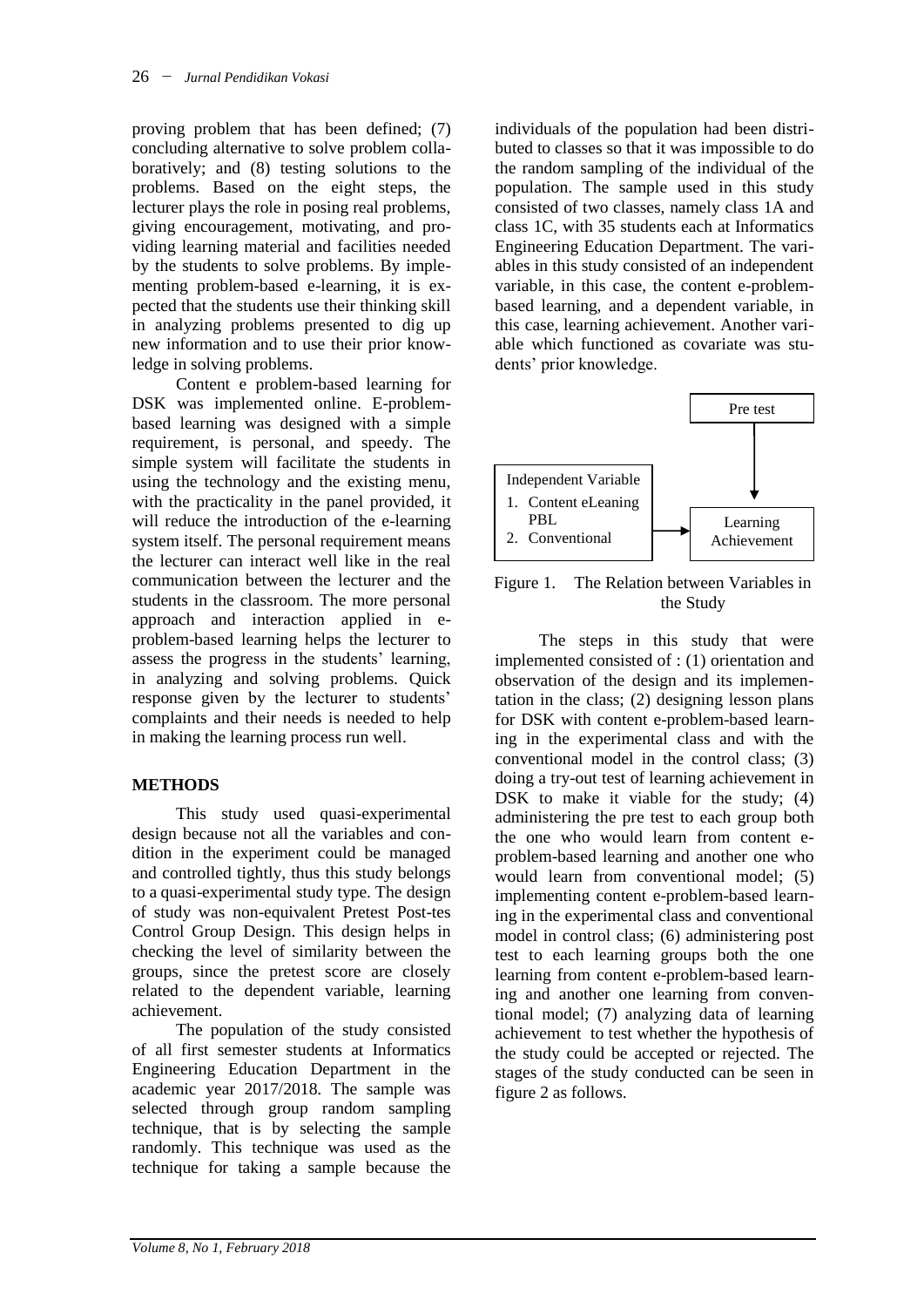

Figure 2. Stages of Study

Before it was used in the study, the instrument was tried-out first. The instrument used in this study was a learning achievement test. The learning achievement test for DSK used was in the form of an essay test. The tryout of the test was aimed at checking the content validity according to content experts and research design experts considerations. The instrument try-out was aimed to check the content validity and describe the degree of estimation specified by item validity and internal reliability. The validation of the test included content validity, construct validity, and item validity. Content validity and construct validity were found by judging the test and in this case two judges or experts were involved. Item validity was done by using 4 statistical tests, consisting of item internal consistency, test reliability, test discriminating index and test difficulty level. To find out the item validity, correlation formula was used. The correlation formula used to test item validity was product moment corelation formula.

Based on the result of the try-out analysis of the instrument, eight out of twenty items were selected and tried-out, in which the variable to be measured through the test in this study was the students' learning achievement problem solution that consisted of application  $(C3)$  analysis  $(C4)$ , synthesis  $(C5)$ , and evaluation (C6). The data analysis techniques used in this study were descriptive statistics and co-variant analysis (one-way ANACO-VA). The descriptive analysis was used to describe the mean score and standard deviation. The mean score and standard deviation described consisted of mean score and standard deviation in the students' learning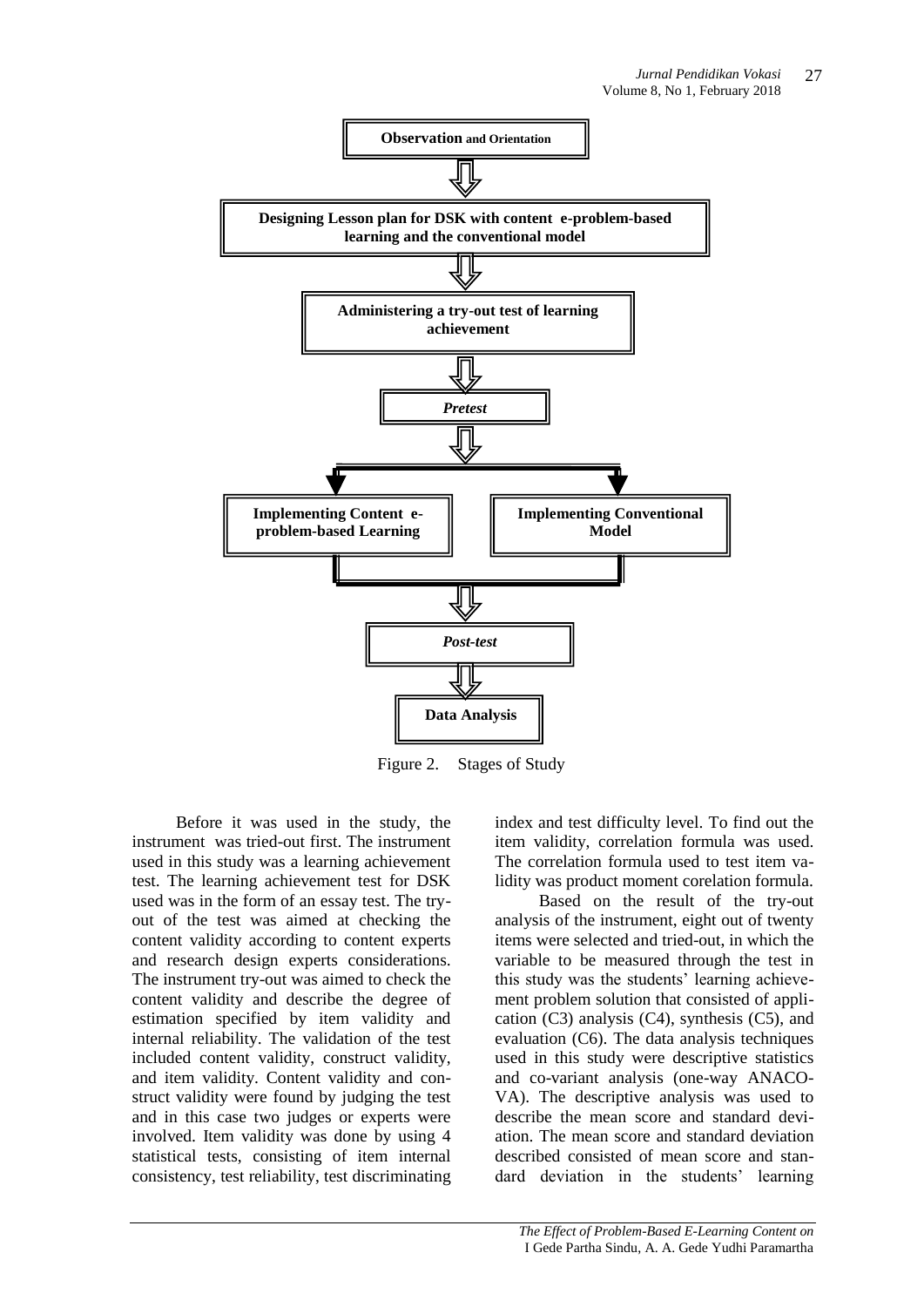achievement and the students' learning achievement in pre test.

The normality test for data distribution was meant to ascertain that the sample really came from a normally distributed population, so that hypothesis testing could be performed. The normality testing of data distribution was tested by using Kolmogorov-Smirnov statistics test or Shapiro-Wilks test (Candiasa, 2006, p. 2). The criteria for testing the data is that the data was normally distributed if the the level of significance produced was more than 0.05 and in this case the data were not normally distributed.

Variance homogeneity test between groups was also performed to make sure that the difference that occurred in the hypothesis testing was only caused by the difference in the group. To test the variance homogeneity between groups Levene's test of equality or error variance was used (Candiasa, 2004). The criteria for testing included: the data had the same variance (homogeneous) if the level of significant produced more than 0.05 otherwise the variance of the sample was not the same (not homogeneous). For testing the hypothesis, the hypothesis in this study were divided into null hypothesis (Ho) and alternative hypothesis (H1). The hypothesis to be tested are as follows.

- $H_0$ : There was not any difference in learning achievement between the students in the group who learned from content eproblem-based learning and the group of students who learned from conventional model.
- $H_1$  : There was a difference in learning achievement between the students in the group who learned from content eproblem-based learning and the group of students who learned from conventional model.

The hypothesis testing used F test through one-way co-variate analysis (ANA-COVA). The level of significance of F variance statistics was subjected to co-variate testing or the testing of the inter-subject effect (Candiasa, 2004). If the level of significance smaller than 0.05, it means that Ho was rejected.

### **RESULTS AND DISCUSSION**

Problem-based learning implemented in DSK course was designed to develop the students' critical thinking ability in solving problems. The lecturer as facilitator gave the opportunity to the students to solve problems given in a systematical and logical way. Students-centered learning process by implementing problem-based learning was expected to improve the students' learning achievement, especially in DSK. The result of content eproblem-based learning in DSK course has passed the stage of expert judgment and field testing has been carried out in some sample members, which was then continued with the testing of the effect of content e-learning of DSK course of the students' learning achievement. The mean score for the pretest that was given to the students of the Informatics Engineering Education Department in the first semester in 2017 was used as the basis in finding out the level of students' understanding of DSK materials.

In this study, the learning process used content e-problem-based learning in the experimental class and the conventional model in the control class in which the learning achievements were shown to be different for the experimental class and the control class. This finding was obtained based on the result of pretest analysis with the students' mean score in the group who learned from content e-problem-based learning in the experimental class of 7.40 falling into insufficient classification. While the ean score of the students in the group who learned from the conventional model in the control group was 8.11, falling into insufficient classification. The low mean score of the students in the pretest indicated that the students have got the high ability to solve the problems but it still fell into a low category, because the students have not yet understood the whole materials in DSK. The knowledge that has been acquired by the students was limited to the knowledge that they got from daily experiences.

Based on the result of post test analysis (the students' learning achievement) the mean score of the students in the group who learned from content e-problem-based learning in the experimental class was 14.57 falling into sufficient classification while the group who learned from the conventional model in the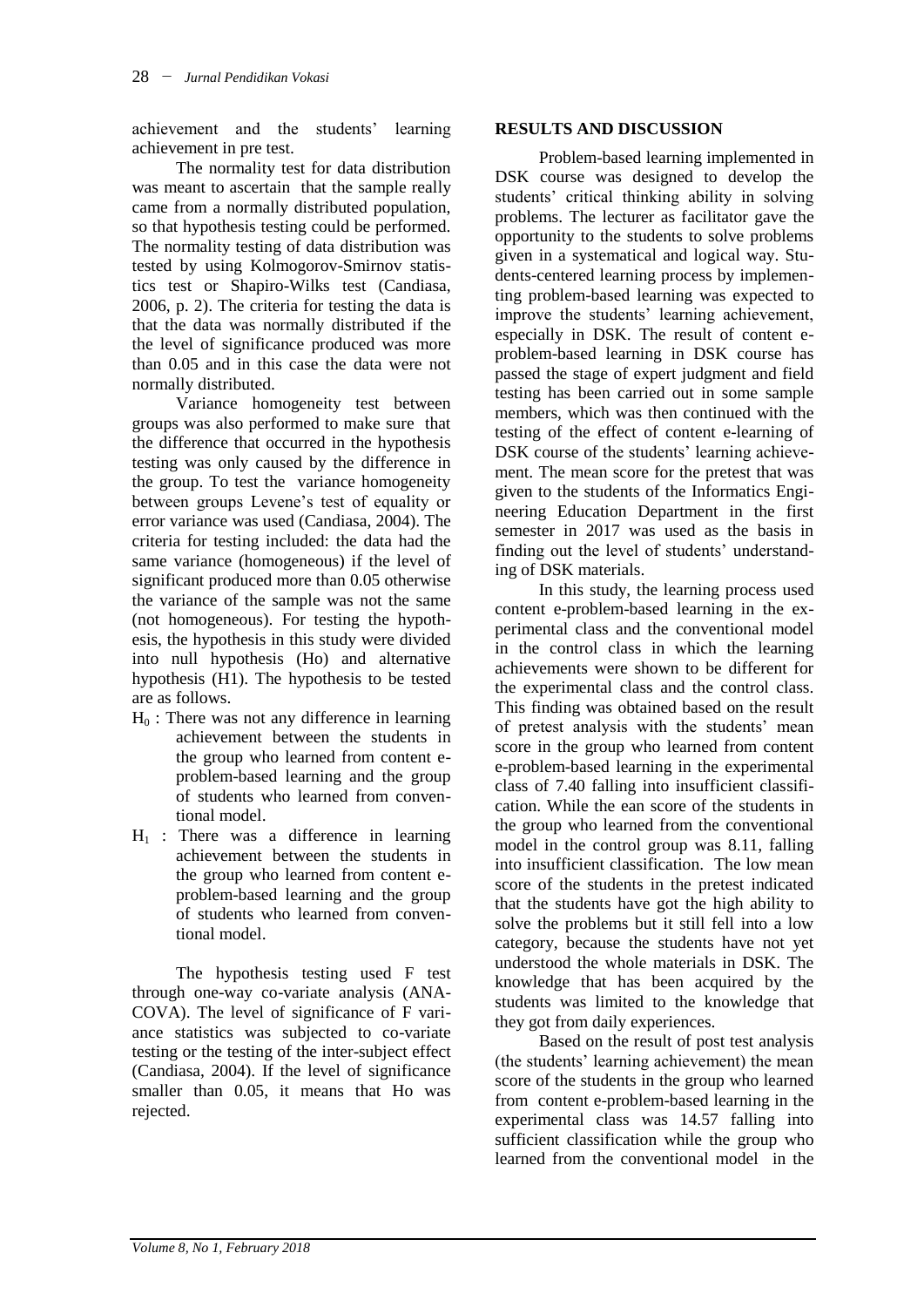control class was 12.14, falling into insufficient classification. The difference in the mean score in post test in the two groups was caused by the fact that in the group who learned from content e-problem-based learning in the experimental class, the learning process that was implied related the concept learned more to the realistic context or the students' daily experiences, so that the students found it easier to solve problems given by the lecturer. On the other hand, the group who learned from the conventional model in the control class, the learning process presented academic problems that refer to problems in the textbook that contain objects and events unrelated to the reality in the students' daily life, so that it could not motivate the students to think critically and creatively in solving problems. The mean score and the standard deviation in the post test in each unit analyzed are presented in Table 1.

Table 1. Mean Score and Standard Deviation in Post Test result

| Group                                       | Mean  | Standard<br>Deviation |
|---------------------------------------------|-------|-----------------------|
| Content e-Problem-<br><b>Based Learning</b> | 14.57 | 3.28                  |
| Conventional Model                          | 12.14 | 12.14                 |
| Total                                       | 26.71 | 15.42                 |

Before the testing of hypothesis was performed, requirement tests were done first. The requirement tests that had to be done were: (1) test of data normality; (2) tets of inter-group variance homogeneity. The test of normality of the data was done to all data of the post test results both from the group of students who learned from content e-problembased learning in the experiment group class and those who learned through conventional model in the control class. The recap of the normality test result can be seen in Table 2.

Table 2 shows that the group who learn through e-content problem-based learning in the experiment class and the conventional model in the control class were normally distributed with Shapiro-Wilk showing a level of significance greater han 0.05. As the whole the data in the group who learned from content e-problem-based learning in the experimental class and the conventional model in control class were normally distributed.

Table 2. The Recap of the Data Normality Testing

| Model                                   | Kolmogorov-Smirnov |  |  | Shapiro-Wilk                   |  |          |
|-----------------------------------------|--------------------|--|--|--------------------------------|--|----------|
|                                         |                    |  |  | Statistic df Sig. Statistic df |  | Sig.     |
| Content e-<br>problem-based<br>learning | 0.152              |  |  | 35 0.039 0.969                 |  | 35 0.502 |
| Conventional<br>Model                   | 0.132              |  |  | 35 0.129 0.960                 |  | 35 0.360 |

This homogeneity test of variance was done to all data of the post test result based on the grouping of learning model implemented. To test inter-group homogeneity variance Levene's test of Quality of Error Variance. was used.

Table 3. Recap of Test of Homogeneity of Variance

|                              |                                                   | Levene's<br><i>Statistic</i> | dfI | df2  | Sig   |
|------------------------------|---------------------------------------------------|------------------------------|-----|------|-------|
| Learning<br>achieve-<br>ment | Base on Mean                                      | 2.457                        |     | 68   | 0.122 |
|                              | Based on<br>Median                                | 2.358                        |     | 68   | 0.129 |
|                              | <b>Based on</b><br>Median and<br>with adjusted df | 2.358                        |     | 57.7 | 0.130 |
|                              | <b>Based on</b><br>trimmed mean                   | 2.509                        |     | 68   | 0.118 |

Based on Table 3, the result of the test of homogeneity of variance of the data obtained shows that the level of significance was above 0.05 which means that the intergroup variance was homogeneous.

Based on univariate analysis result, it was obtained that the effect of pretest on the score in learning achievement, F statistic value =  $18.401$  at sig. = 0.001. This level of significance is lower than 0.05, which means that there is the effect of pretest on the students' learning achievement. Therefore, the co-variate selected in this study was appropriate. While, for the effect of the content eproblem-based learning in DSK course on learning achievement was obtained F statistic value  $=12.928$  at sig.  $= 0.001$ . This level of significance is smaller than 0.05, which means that there is the difference in the mean score of learning achievement in the group who learned from content e-problem-based learning and the group who learned from conventional model in DSK course. The recap of ANACOVA result is presented in Table 4.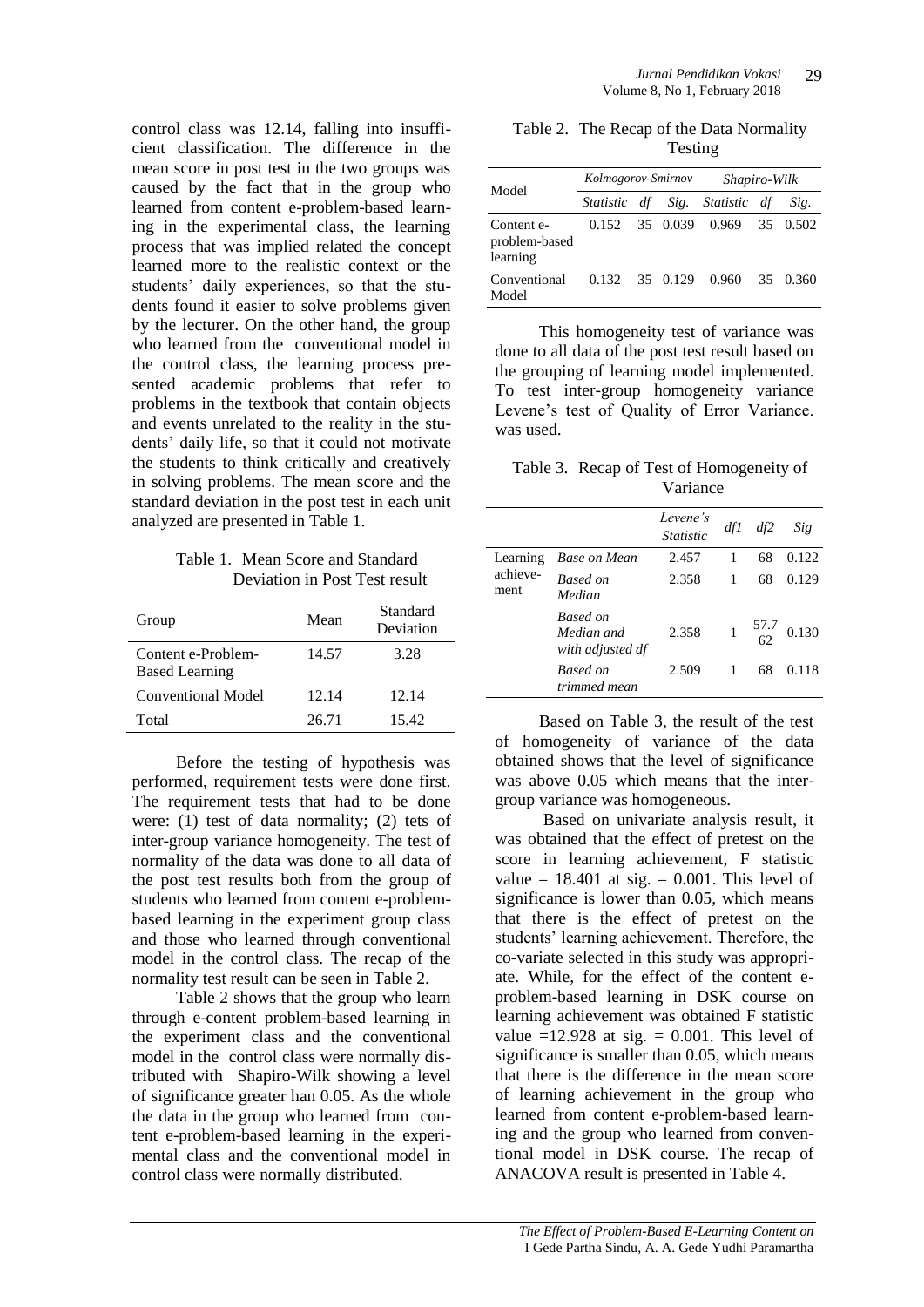| Source               | Type III Sum of<br>Squares | df | Mean Square | F      | Sig. |
|----------------------|----------------------------|----|-------------|--------|------|
| Corrected Model      | 188.067                    | 2  | 94.034      | 13.560 | .000 |
| Intercept            | 240.550                    |    | 240.550     | 34.687 | .000 |
| Model                | 89.653                     |    | 89.653      | 12.928 | .001 |
| Learning Achievement | 127.610                    |    | 127.610     | 18.401 | .000 |
| Error                | 464.633                    | 67 | 6.935       |        |      |
| Total                | 13035.000                  | 70 |             |        |      |
| Corrected Total      | 652.700                    | 69 |             |        |      |

Table 4. Recap of ANACOVA Test Result

The finding in this study is in line with the result of the previous studies done by Sindu, Santyasa, & Warpala (2013) that shows that the learning achievement of the students who learned from e-problem-based learning is higher than that of the group who learned from direct instruc-tion model and Sugandi (2013) which shows that the autonomy in students' learning in Mathematics by using problem-based ap-proach with jigsaw type cooperative setting is better than that of those who used conventional learning model. Assriyanto, Sukardjo, & Saputro (2014) also shows that the students' cognitive and affective learning achievement who use problembased learning model and guided inquiry method is higher that that of those who learn through experiment method. Theoretically this can also be explained through problems in DSK course which used problems that consisted of objects or elements that consisted of software, hardware, and brain ware often found in the students' everyday life in which problem solving stressed the application of concepts of DSK course. In learning by using content problem-based or problem-based learning, the students did not only memorize the theory but also related the problem with their daily life so that the learning became more meaningful and could develop students motivation to learn. Students in general will be more interested to solve problems with problem-base learning because they feel the problem are related to daily life. therefore the use of the problem in the lecture will make the information conveyed in the lecturer more organized in students' cognitive structure, in which it makes the students memory of the concept became stronger. A better mastery of

concept and higher motivation in solving a certain problem will have a positive impact to the students' high level thinking competence. The tendency of students to learn and memorize will cause their weaknesses in a concept and theories which come from the principals and concepts in DSK. This of course will influence the mastery of concept possessed by the students about the element which consist of software, hardware and brain ware.

Although content e-problem-based learning in the experiment class empirically gave a better score than in the conventional model in the control class, content e-problembased learning was not been able to make the students achieve a satisfactory learning achievement. There were some factors which assumed to have caused the less than optimal content e-problem-based learning effect in which the students have not been able to achieve very good category (85%-100%).

First, the problems presented in the learning process which were usually done by giving the conventional model so that the students have the habit of solving problems by using the conventional model and were not yet used to solving problems presented in the form of problem-based learning. Problem based learning used in this study contained real life problem related to the students' real life differ very much from the problems they found in DSK course before. Before they solved the problem, they had to decide on some points: (1) reviewing and presenting problems; 2) organizing strategies; (3) implementing strategies; and (4) discussing and evaluating result. Thus, the existing problem solving in the e-learning requires hard work to find information that can be used to solve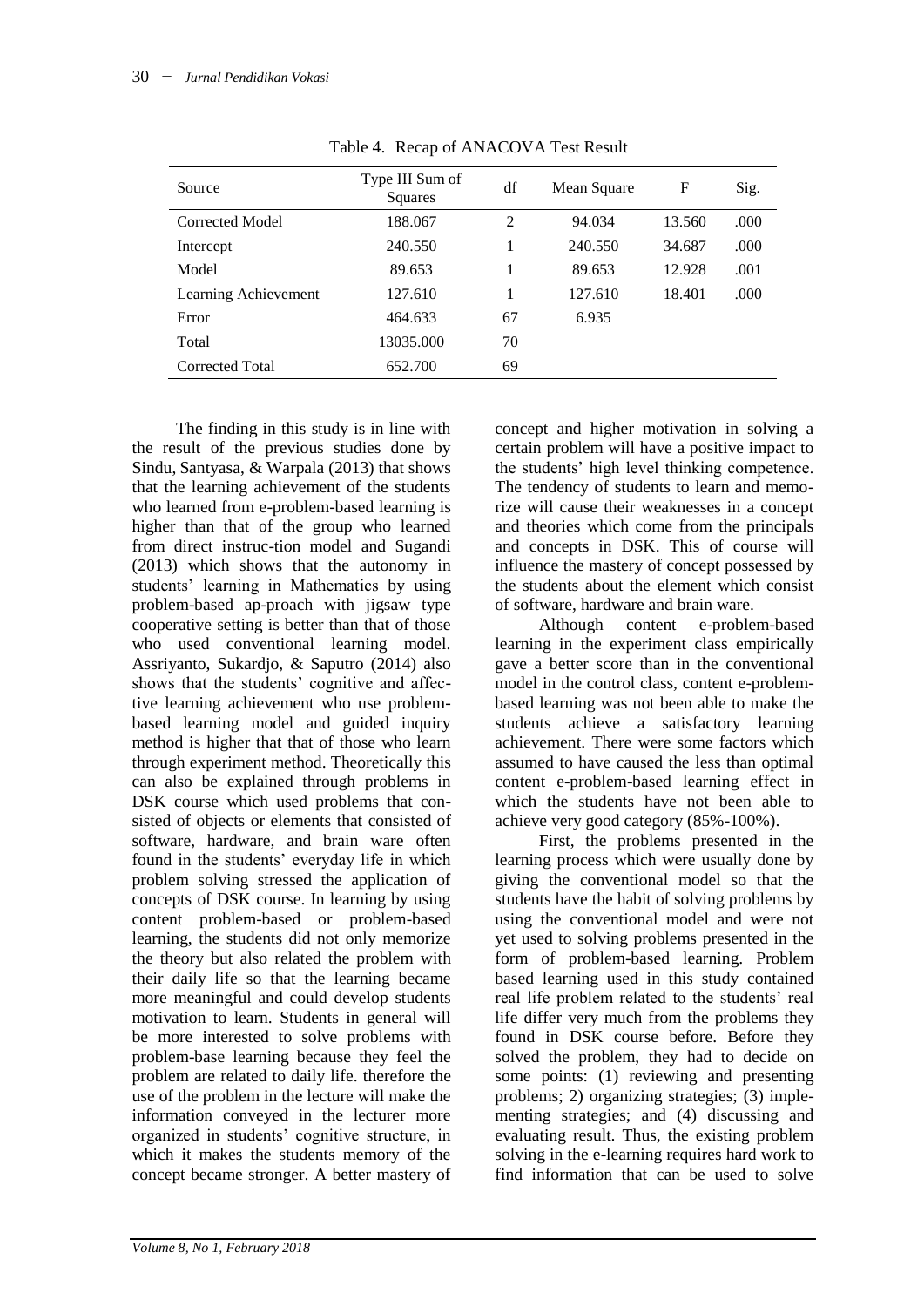problem given. On the other hand, in the conventional model, there was a tendency to require students only to use basic computer system theories that are appropriate to solve the problems so that the students will be motivated only to memorize the theories without understanding them. Thus, conventional model is less helpful for the students in developing their reasoning and their critical and creative thinking competence.

Secondly, the students were not yet used to the essay test used in this study. In evaluation, they had been used to using objective test which only required them to choose one answer given without giving a scientific reason of why they chose it. While in this study the students had to explain their answer by relating the concept in DSK. This could have caused them to feel that they were given very difficult problems without considering the meaning that was intended to be given through the problems.

Thirdly, the level of difficulty of the test given in this study. Based on the result of analysis of the instrument try-out, then eight items selected from twenty items tried-out, in which the variable that was meant to be measured through the test in this study was the one which covered the aspects of application  $(C3)$ , analysis  $(C4)$ , synthesis  $(C5)$ , and evaluation (C6). While the test that was used to be given in DSK before only covered the aspects of knowledge, understanding, application, and analysis, so that the students had problems in doing the test given to determine the students' learning achievement. Thus, in general, the test used in this study needed more complex problem solving to answer all the items given.

Fourthly, the learning system conducted at the Informatics Engineering Education Department in Undiksha still used conventional system in which the students only listen to the explanation given by the lecturers.

Efforts made to solve the problems above include: first to give exercises in solving problems based on contextual problem or types of problems related to the students' daily experience. At every meeting in the process of learning, to give a description of problem that is easy to understand, and to give a realistic explanation to every question asked by the students or material that has not been understood by the students. Secondly, to give

a guide to each group at the time of discussion activity in cooperative group, so that the discussion activity in the group can run more optimally.

The result of this study is n line with the result of the study conducted by Raharjo & Soenarto (2015) that problem-based learning model is very effective in improving students' learning achievement for the students with low level of creativity. Based on the result of the students conducted by Nafiah & Suyanto (2014), problem-based learning can improve students critical thinking skill. The result of study is related to the one done by Sofyan & Komariah (2016) that problem based learning can also be implemented both for simple and complex material and can support the implementation of the 2013 Curriculum. The finding of this study has the following implications: first, the mean score of students who learned from content eproblem-based learning was higher than that of the students who learned from the conventional model. Thus, the use of problem solving in learning process results in a better learning achievement. Secondly, the means of the students' learning achievement of those who learned from content e-problem-based learning falls into a higher category than the mean score of the group learning from the group learning from the conventional model. Therefore, problem-based learning model plays a role in improving students learning achievement.

#### **CONCLUSION**

Based on the result of the study and discussion, it can be concluded as follows. There is a significant difference in learning achievement between the group of students who learned from content e-problem-based learning in the experimental class and the group of students who learned from the conventional model in the control class. The mean score of the group of students who learned from e-problem-based learning in the experimental class is higher than that of the group of the students who learned from the conventional model in the control class. Thus, problem-based learning model plays the role in improving students' learning achievement.

Based on the result and discussion, some suggestions can be made to improve the